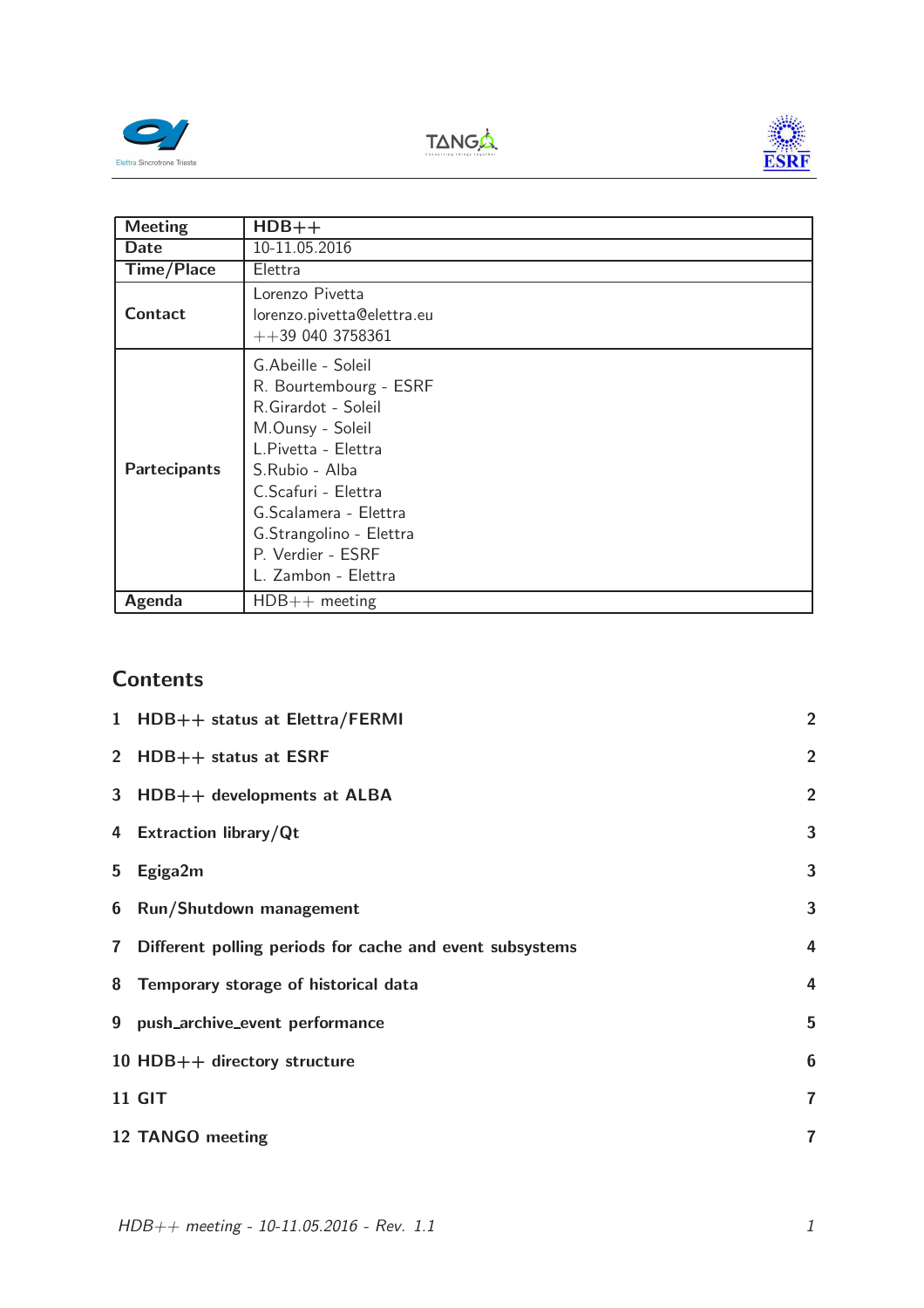





## 1 HDB++ status at Elettra/FERMI

HDB++ deployed on both FERMI (TANGO 9.2.2, 36 archiver instances managing 6544 Attributes) and Elettra (TANGO 8.1.2.c, 8 archiver instances managing 1269 Attributes. Both machines rely on MySQL database backends for history data. Still running the legacy HDB on both machines; for FERMI the complete switchover to  $HDB++$  is forseen in the next 2 months.  $HDB++$  archiving system integrated into the TANGO alarm system to alert of malfunctions. Moreover, e-mail alerts on alarms can be sent on a per-archiver basis with configurable recipients.

### 2 HDB++ status at ESRF

ESRF uses Cassandra as database backend for history data; 2 datacenters, 6 nodes, replication factor 3. HDB++ is currently archiving 7435 Attributes. No more MySQL schema in operation but available for testing. The old ESRF HDB (TACO) is still the official due to some servers auto-configutation needs. Working on analytics based on Apache Zeppelin and Spark.

## 3 HDB++ developments at ALBA

HDB++ deployed at the new MIRAS beamline, one archiver instance archiving 300 Attributes. PyTangoArchiving API anf Taurus GUI capable to configure and retrieve data from HDB++. ALBA pointed out pros and cons of HDB++; amongst the latter it is worth to mention:

- $HDB++$  *dedicated* archiving approach which is not suitable for dynamic data
- no temporary data storage support
- rules for table partitioning still to be defined
- not compatible with Mambo
- $HDB++$  schema larger disk usage

To mitigate the last point ALBA proposed to make recv<sub>-time</sub> and insert<sub>-time</sub> columns optional when creating the database. The archiver detects if the diagnostic timestamps are supported at runtime and possibly store them. Moreover, the error desc can be possibly moved into a separate table. As an example, the existing and proposed table, in the case no diagnostic timestamps being configured, for a scalar read-only attribute are shown:

| Field                                                                                                                         | Type<br>+-------------+------------------                                                                                                                              |                                                              |     | Null   Key   Default                                                                                                                | Extra |  |
|-------------------------------------------------------------------------------------------------------------------------------|------------------------------------------------------------------------------------------------------------------------------------------------------------------------|--------------------------------------------------------------|-----|-------------------------------------------------------------------------------------------------------------------------------------|-------|--|
| $\vert$ data_time $\vert$ timestamp(6)<br>  recv_time<br>  insert_time   timestamp(6)<br>  value_r<br>  quality<br>error_desc | att_conf_id   int(10) unsigned<br>  timestamp $(6)$<br>tinyint(1) unsigned<br>$\vert$ tinyint $(1)$<br>$\text{varchar}(255)$<br>--------+---------------------+------+ | 1 NO<br>NO.<br>NO.<br>NO.<br><b>YES</b><br>YES<br><b>YES</b> | MUL | NULL<br>0000-00-00 00:00:00.000000  <br>0000-00-00 00:00:00.000000  <br>0000-00-00 00:00:00.000000  <br>NULL<br>NULL<br><b>NULL</b> |       |  |

mysql> desc att\_scalar\_devboolean\_ro;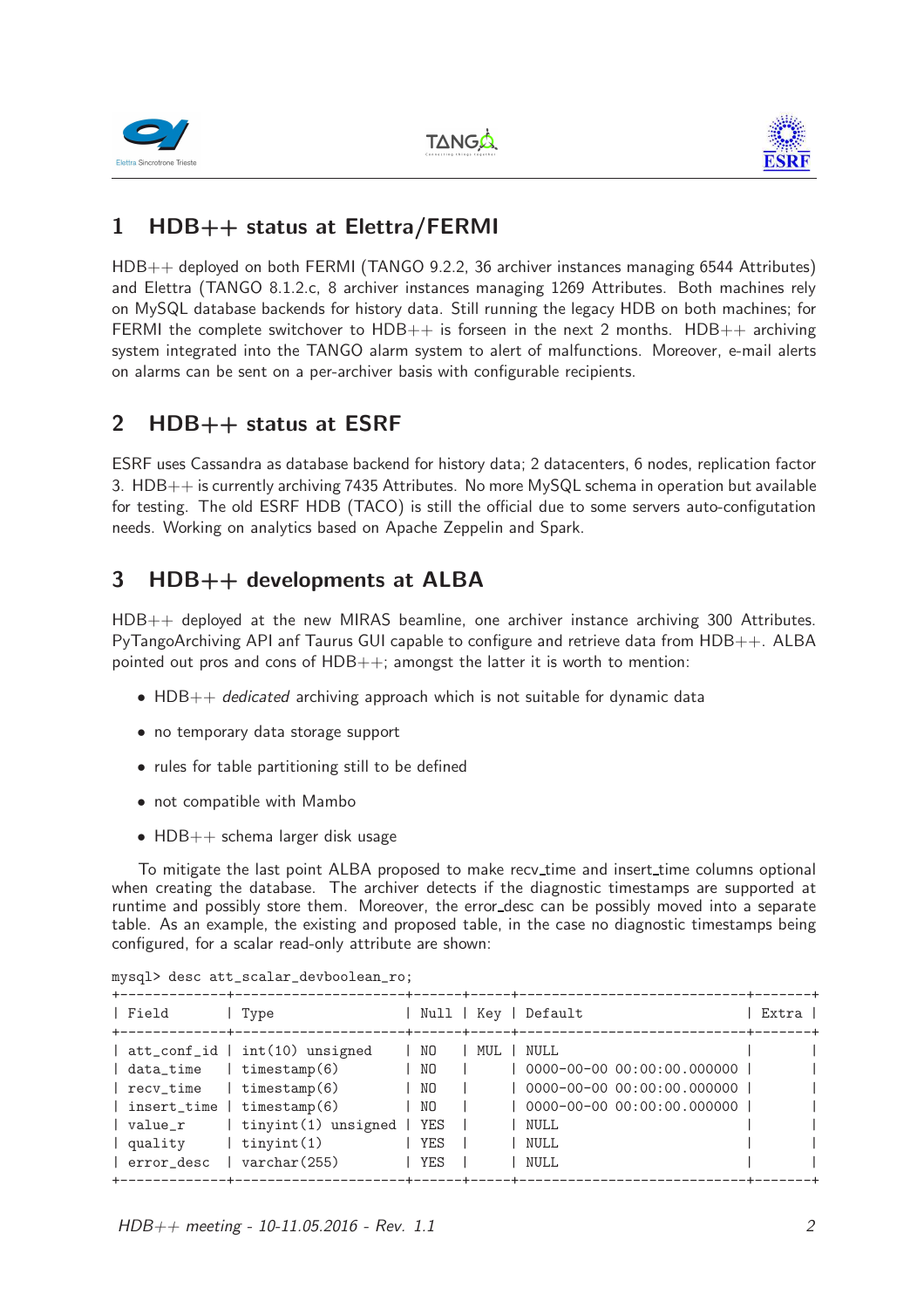





```
mysql> desc att_scalar_devboolean_ro;
```

| Field                                             | Type                                                                                                                                                |                      | Null   Key   Default                                             | Extra 1 |
|---------------------------------------------------|-----------------------------------------------------------------------------------------------------------------------------------------------------|----------------------|------------------------------------------------------------------|---------|
| data_time<br>  value_r<br>  quality<br>  error_id | att_conf_id   int(10) unsigned   NO   MUL   NULL<br>$\vert$ timestamp $(6)$<br>  tinyint(1) unsigned   YES  <br>  tinyint $(1)$<br>int(10) unsigned | 1 NO<br>YES<br>l YES | $\vert$ 0000-00-00 00:00:00.000000  <br>  NULL<br>  NULL<br>NULL |         |

Moreover the additional error table contains the error id column as primary key and the error desc varchar, possibly indexed.

## 4 Extraction library/Qt

Data fetch configuration: fill from the past available with two mechanism: keep window or widen window. Support for time alignment of multiple data so that each set contains the same values on the x axis (time). Python binding available via SWIG. Support for fitting algorithms and/or data decimation under evaluation.

## 5 Egiga2m

New release of eGiga. Data is supposed to be organized as a set of unevenly spaced time series. Time series are taken from a web service which typically extracts data from a structured database. Drag-and-dop CSV file is also supported. Users can configure many plotting parameters such as plotting style, error visualization, number of Y axes.

#### 6 Run/Shutdown management

Could be useful to support at least two (several?) operating modes, or strategies, in the archiving engine, such as Run, Shutdown, on a per-attribute basis  $(HDB++$  meeting 08.04.2015). Currently the list of attributes for each archiver is stored in the property AttributeList, such as:

```
tango://srv-tango-srf.fcs.elettra.trieste.it:20000/eos/climate/18b20_eos.01/state
tango://srv-tango-srf.fcs.elettra.trieste.it:20000/eos/climate/18b20_eos.01/temperature
...
```
One requirement is to allow for a per-attribute configuration of contexts. The proposal is to modify the syntax of AttributeList device Property to support a *name=value* approach for the context; fields are separated by semicolon.

```
tango://srv-tango-srf.fcs.elettra.trieste.it:20000/eos/climate/18b20_eos.01/state; \
context=RUN|SHUTDOWN
tango://srv-tango-srf.fcs.elettra.trieste.it:20000/eos/climate/18b20_eos.01/temperature; \
context=RUN|SHUTDOWN
...
```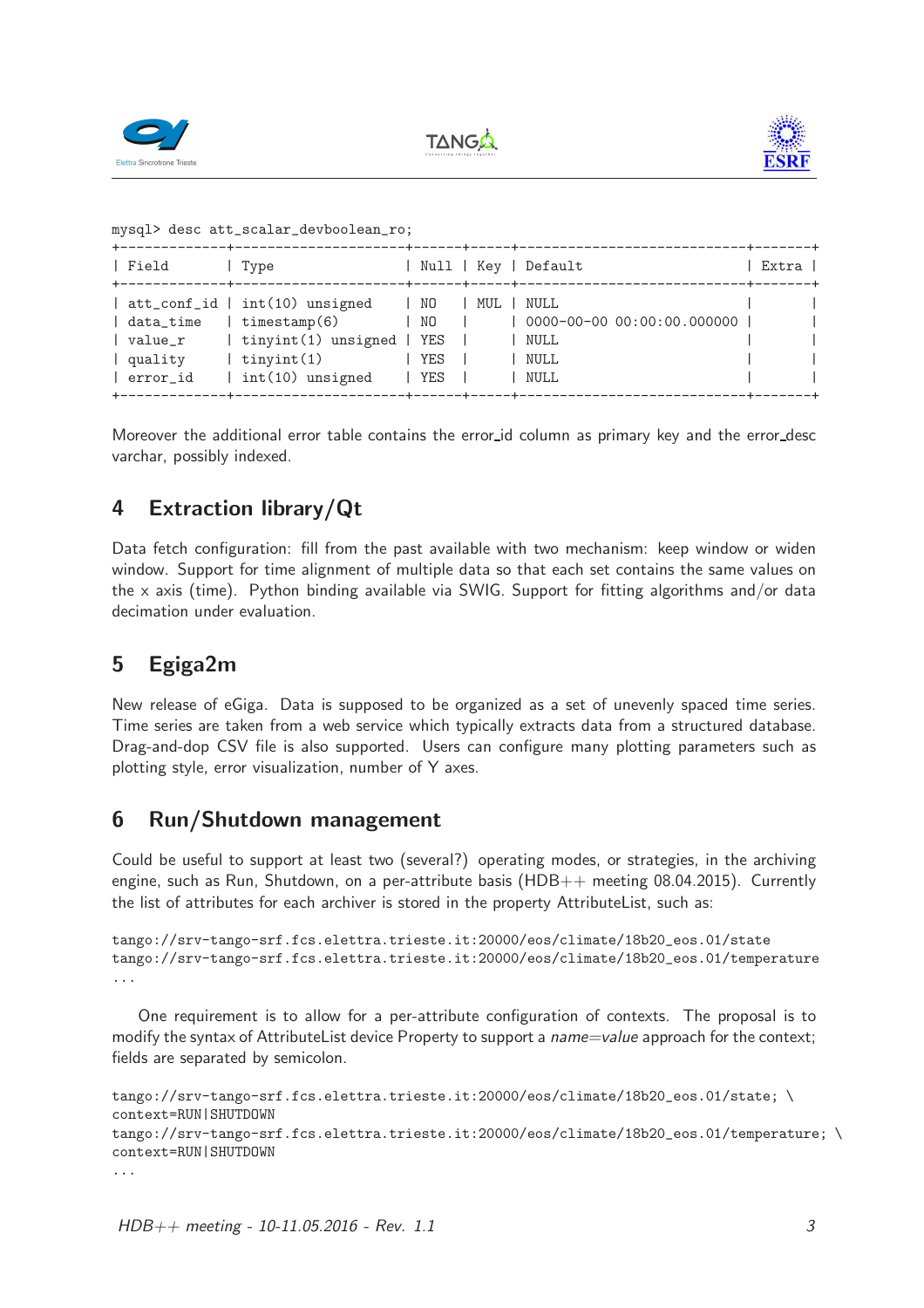





Keeping the current syntax for the attribute field allows for unchanged backwards compatibility. The labels for the strategy, implemented as enum, are defined in a free property, and/or in the class property and/or in the device property, with increasing priority. The defaults values, as well as the default context, are pre-defined but can be modified by the user. The default values are:

| label          | value          |
|----------------|----------------|
| AI WAYS        | 0              |
| RUN            |                |
| SHUTDOWN       | $\mathfrak{D}$ |
| <b>SERVICE</b> | 3              |

Whenever not specified the default context is ALWAYS. A new enum attribute, named Context, written by high layer logic, tells the archiver about the current context status or rather the required context transition.

Elettra will modify the EventSubscriber device server, ESRF the GUI.

#### 7 Different polling periods for cache and event subsystems

The polling period affects several aspects of TANGO device server behaviour; relevant to clients and archiving system are:

- the rate at which the cache is updated
- the time at which change/archive/periodic event[s] are checked and possibly sent

Sometimes a *fast* rate for updating the cache is needed (short polling period) but on the opposite checking and sending change/archive/periodic events at that rate is unconvenient; event thresholds may help but not always solve.

One idea is to add *scale factors*, with default value equal 1, to define change/archive/periodic event check time with respect to the attribute polling period on a per-attribute basis; in pseudocode:

change\_event\_check\_period = attribute\_polling\_period \* change\_event\_polling\_factor archive\_event\_check\_period = attribute\_polling\_period \* archive\_event\_polling\_factor periodic\_event\_check\_period = attribute\_polling\_period \* periodic\_event\_polling\_factor

#### 8 Temporary storage of historical data

To support temporary storage of historical data one new column has to be added to the att conf table:

CREATE TABLE IF NOT EXISTS att\_conf( att\_conf\_id INT UNSIGNED NOT NULL AUTO\_INCREMENT PRIMARY KEY, att\_name VARCHAR(255) UNIQUE NOT NULL, att\_conf\_data\_type\_id INT UNSIGNED NOT NULL, ttl INT UNSIGNED NULL DEFAULT 0, facility VARCHAR(255) NOT NULL DEFAULT '', domain VARCHAR(255) NOT NULL DEFAULT '', family VARCHAR(255) NOT NULL DEFAULT '', member VARCHAR(255) NOT NULL DEFAULT '',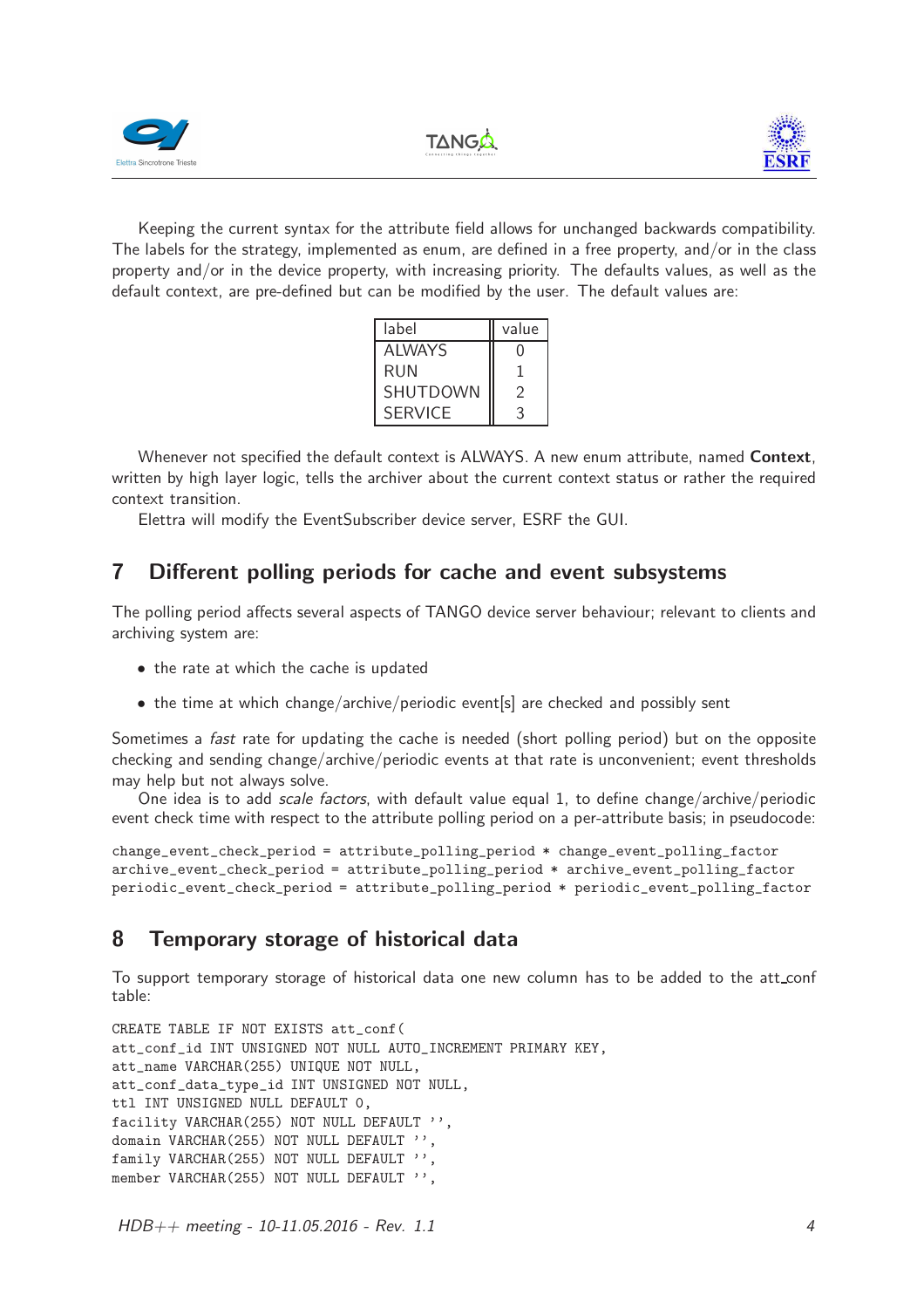





```
name VARCHAR(255) NOT NULL DEFAULT '',
INDEX(att_conf_data_type_id)
) ENGINE=MyISAM COMMENT='Attribute Configuration Table';
```
The ttl column defines the time-to-live in hours on a per-attribute basis. Furtermore, to support configuration of this new field from the Configuration Manager interface should be updated:

```
int configure_Attr(
 string name,
 int type, /* DEV_DOUBLE, DEV_STRING,... */int format, /* SCALAR, SPECTRUM,... */int write_type, /* READ, READ_WRITE,... */
 unsigned int ttl /* hours, 0 = forever */);
```
Deleting expired data is delegated to the SQL backend. Elettra will modify the EventSubscriber device server, ESRF the GUI.

#### 9 push archive event performance

For the FERMI LowLevelRF subsystem acquisition at 50Hz repetition rate a real-time thread in a TANGO device server collects the data blocks coming from the hardware and fills 250 dynamic attributes. Events are pushed in the code.

| Dynamic attributes                                        | 250 |
|-----------------------------------------------------------|-----|
| Attributes with push_archive_event by code                | 182 |
| Attributes with archive threshold and/or period set   129 |     |

First case, check managed by TANGO core. Pseudocode:

```
set_archive_event(true, true);
...
while(1)
{
 //wait for data @ 50 Hz
 for(int i = 0; i < 182; i++) { //loop 182 attributes
    push_archive_event(att[i], ...);
  }
}
Second case, check managed in the server code. Pseudocode:
set_archive_event(true, false);
...
while(1)
{
 //wait for data @ 50 Hz
 for(int i = 0; i < 182; i++) { //loop 182 attributes
    if (archive_abs_thresh || archive_rel_thresh || archive_period) {
      push_archive_event(att[i], ...);
    }
 }
}
```
Additional tests using TANGO 9.2.2 are forseen.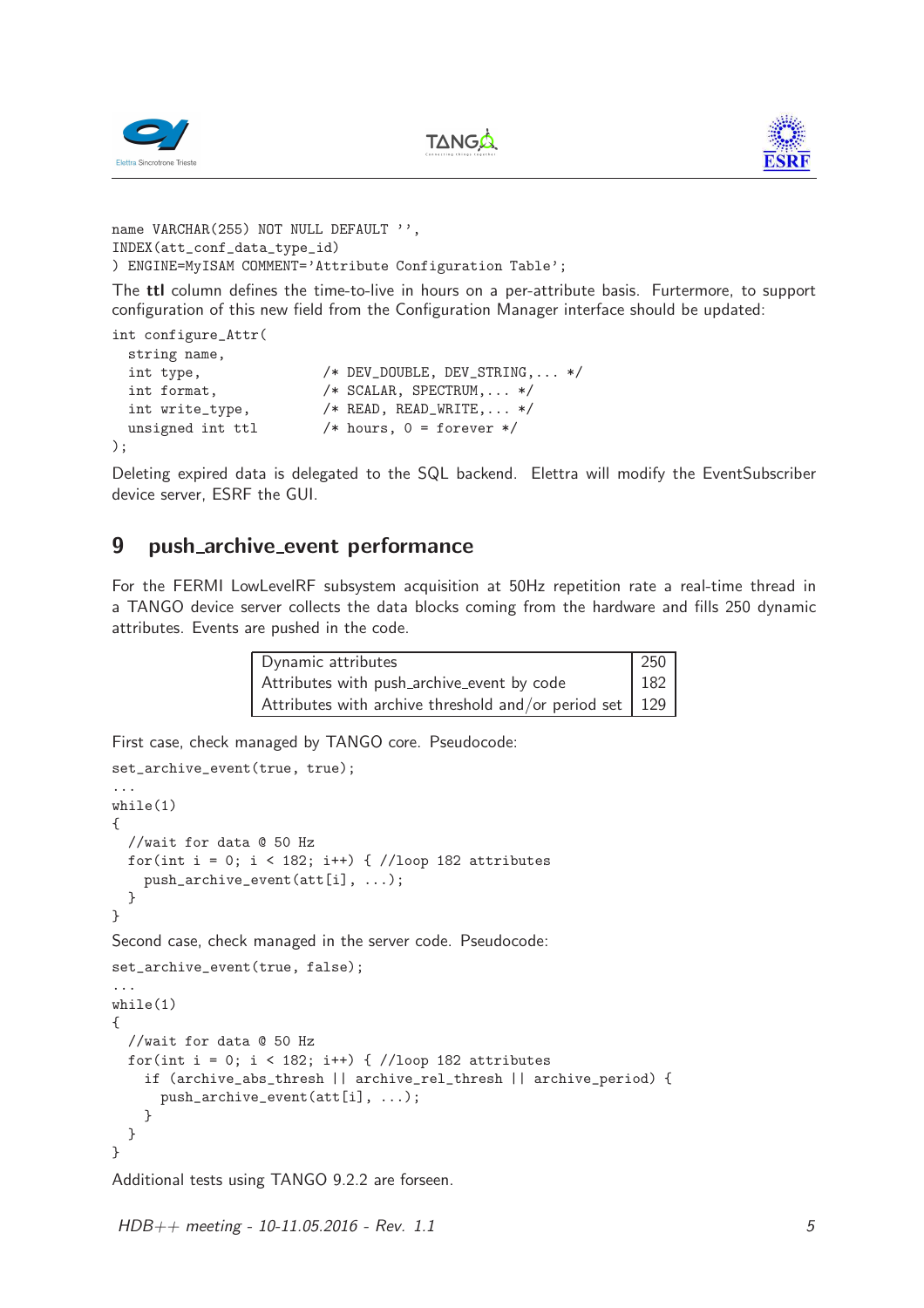





|                                         | First case                           | Second case         |
|-----------------------------------------|--------------------------------------|---------------------|
| push_archive_event calls / s            | 9100                                 | $\degree$ 100       |
| pushed archive events / s               | $\degree$ 100                        | $\degree$ 100       |
| CPU load                                | First case                           | Second case         |
| events thread not running               | $\degree$ 5%                         | $\degree$ 5%        |
| no event subscribed                     | $^{\sim}100\%$                       | $\degree$ 8%        |
| all events subscribed by 1 or 2 clients | $^{\sim}100\%$                       | $^{\circ}10\%$      |
| push_event execution time               | First case                           | Second case         |
| no event subscribed                     | $^{\sim}20/900$ us                   | $\degree$ 130/210us |
| all events subscribed by 1 or 2 clients | $^{\circ}36/1000$ us (losing events) | $^{\sim}$ 230/400us |
| full loop (182 attrs) execution time    | First case                           | Second case         |
| no event subscribed                     | $\degree$ 20ms                       | $\degree$ 0.45ms    |
| all events subscribed by 1 or 2 clients | $\tilde{c}$ 24ms (losing events)     | $\degree$ 0.65ms    |

Table 1: Performance figures, dual core PPC 1.3 GHz, TANGO 8.1.2.c

## 10 HDB++ directory structure

Current hierarchy:

```
doc
etc
gui
 |_ java-configurator
  |_ jhdbviewer
hdb++cm
hdb++es
hdbestractor
 |_ cpp
 |_ java
libhdb++
libhdb++cassandra
libhdb++mysql
libhdmmysql
Proposed hierarchy:
doc
gui
archiver
 |_ etc
 |_ hdb++cm
  |_ hdb++es
  |_ libhdb++
  |_ libhdb++cassandra
  |_ libhdb++mysql
  |_ libhdmmysql
hdbextractor
  |_ cpp
  |_ java
```